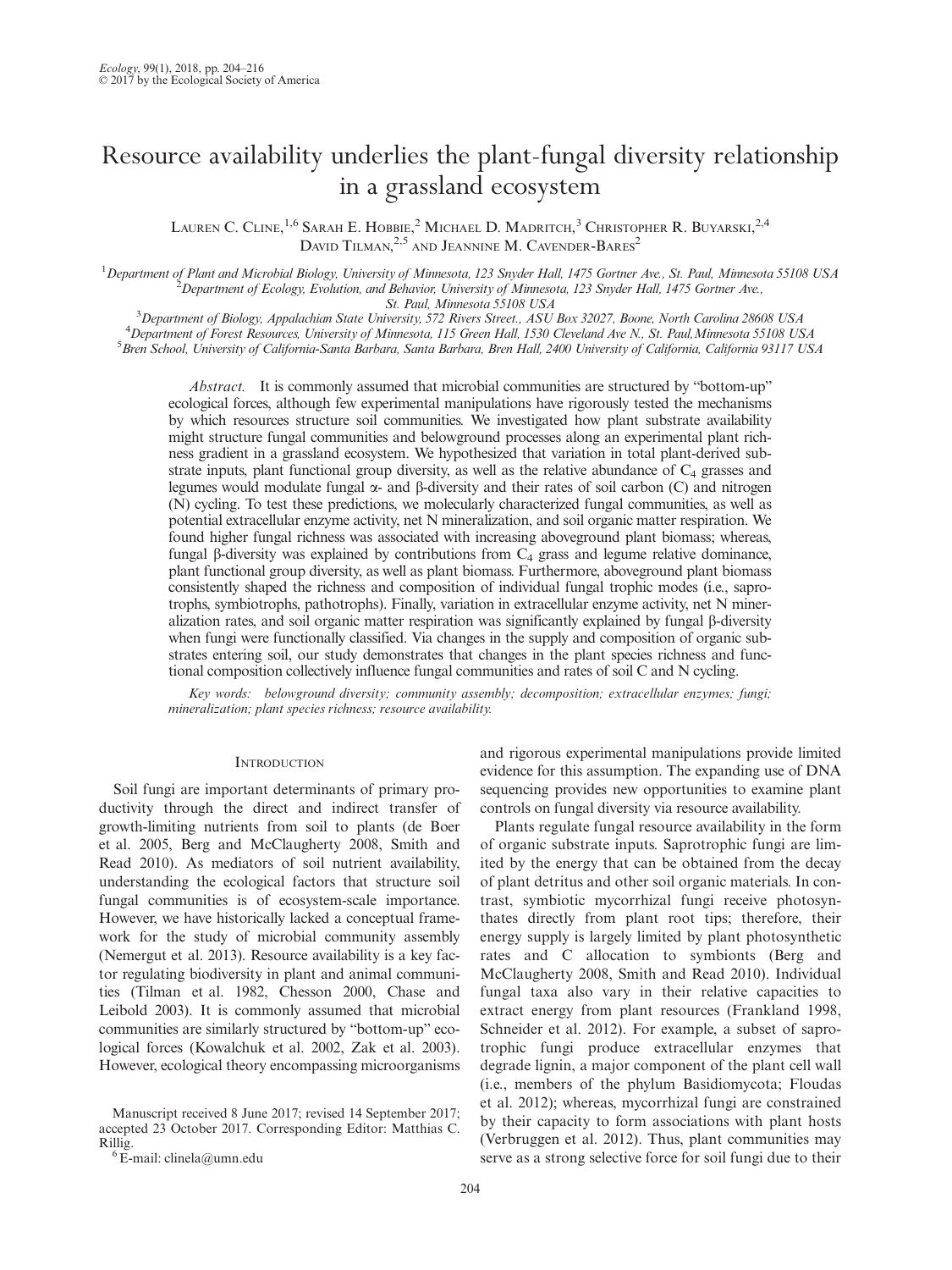reliance on plants for organic substrates and varied metabolic capacities.

Specifically, plant species richness and composition may influence soil fungal communities and their biogeochemical processes as a result of three potential influences on fungal substrate availability. First, plant species richness has been associated with increased plant biomass (Tilman et al. 2001), leading to corresponding increases in total soil C and N inputs available to fungi (Fornara and Tilman 2008). Second, due to variation in biomass, biochemistry, and root exudation by plant species (Grayston et al. 1998, Craine et al. 2002), increased plant species richness may increase the richness of substrates entering soils, thereby increasing the niches available to soil fungi (Grayston et al. 1998, Hooper et al. 2000, Waldrop et al. 2006). Third, a change in the composition of plant functional groups could alter the relative abundance of organic substrates entering soil (Hooper and Vitousek 1997) to favor fungi with particular metabolic capacities (Wardle et al. 2004, Bardgett et al. 2005). For example, due to the high lignin:N ratios of C4 grass tissues (Craine et al. 2001, Knops et al. 2001, Fornara et al. 2009), plant communities dominated by  $C_4$  grasses may correspond with a higher abundance of fungi with lignolytic capacities (Cline and Zak 2015).

Observational, experimental, and theoretical work describing the patterns and mechanisms by which resource availability structures plant  $\alpha$ - and  $\beta$ -diversity provides a potentially useful framework to generate hypotheses regarding the relationship between fungal communities and resource supply. For example, the relationship between soil nutrient availability and plant richness has been observed to be unimodal (Inouye et al. 1987, Theodose and Bowman 1997, Fraser et al. 2015), although not this is not always the case (Adler et al. 2011, Willig 2011). At low initial nutrient availability, plant richness increases with soil nutrients as more species are able to meet their minimum resource requirements (i.e., resource-ratio hypothesis; Tilman et al. 1982), and potentially leading to species co-existence via "trade-off based mechanisms," including interspecific complementarity and greater use of limiting resources (Tilman et al. 2014). At high nutrient availability, plant diversity may decrease as a result of fewer belowground limiting factors (i.e., reduced niche dimensionality) and increasing light limitation (Goldberg and Miller 1990, Harpole et al. 2016). We might observe a similar unimodal relationship in fungal richness along a plant diversity gradient (Waldrop et al. 2006, Langenheder and Prosser 2008), if increased fungal access to organic substrates (a consequence of increased plant diversity) increases fungal richness until competition for mineral nutrients leads to declining fungal richness (Fig. 1a). Alternatively, the combined biochemical complexity of organic substrates (e.g., cellulose, hemicellulose, lignin, tannins) and varied metabolic capacities of fungi (i.e., extracellular enzyme synthesis), may lead to linear increases in fungal OTU richness along a resource gradient (Cline and Zak 2015; Fig. 1a) as substrate diversity subsequently increases the number of "niches" available to fungi (Grayston et al. 1998).

Observations of increasingly distinct plant communities along a nutrient gradient (Chapin 1980, Bedford



FIG. 1. Hypothesized relationships between substrate availability and fungal richness along a plant diversity gradient. Plant species richness may modulate fungal richness as a result of total inputs or the diversity of substrates (a), or plant composition may shape fungal richness as a result of its influence on functional groups and resulting litter biochemistry (b). In the grassland diversity experiment at Cedar Creek Ecosystem Science Reserve, plant biomass and substrate diversity increase with plant species richness, due to increasing productivity and representation of plant functional groups. We may observe a unimodal relationship in fungal richness along a plant diversity gradient, if increased fungal access to organic substrates increases fungal richness until competition for mineral nutrients leads to declining fungal richness (solid line; a). Alternatively, increasing plant richness may lead to linear increases in fungal richness, if substrate diversity increases the number of "niches" available to fungi (dashed line; a). If the plant litter biochemistry is a primary governor of fungal diversity, we expect fungal richness increases with the relative dominance of legumes and/or decrease with  $C_4$  grass dominance (b).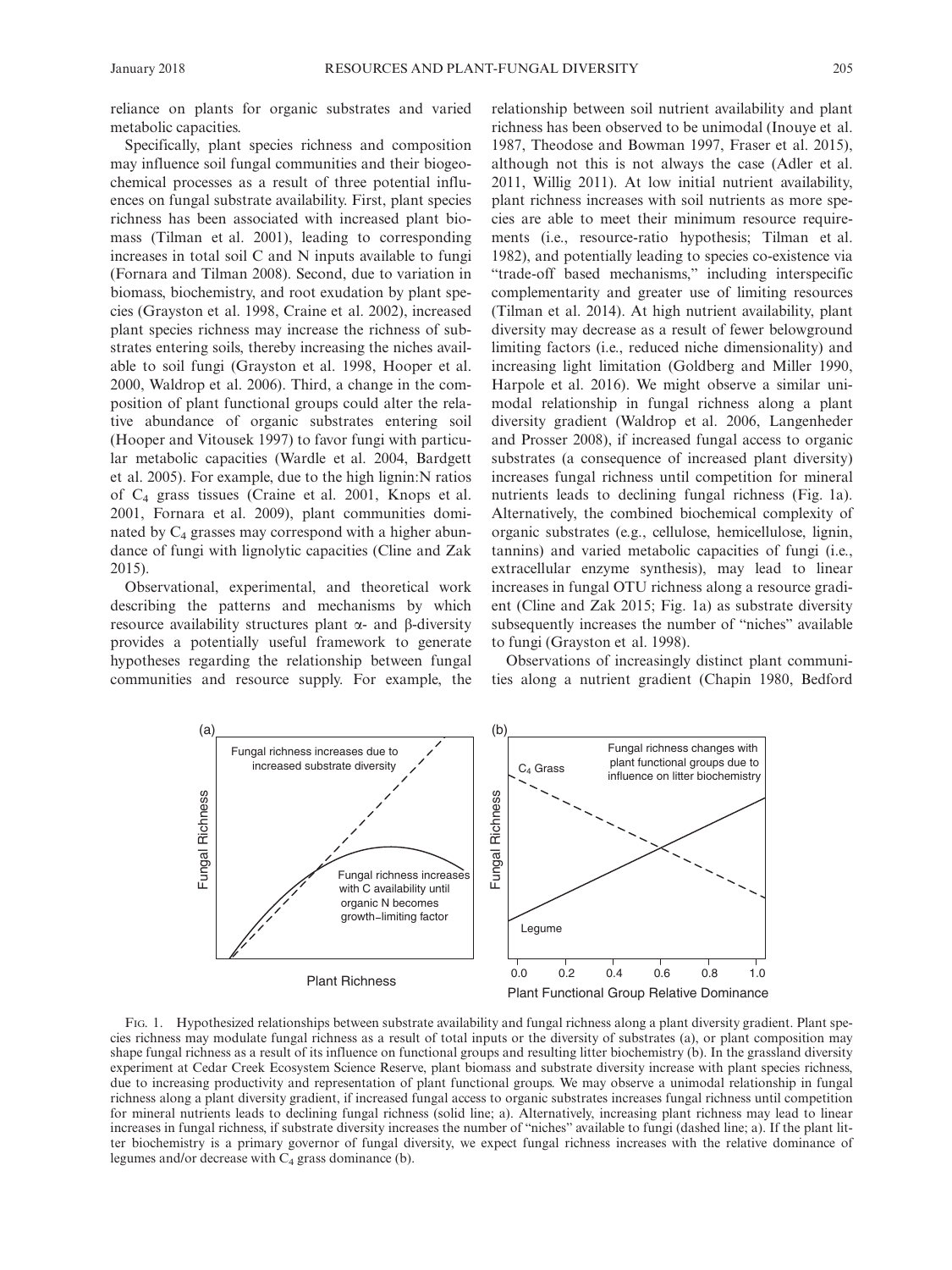et al. 1999) can inform the generation of hypotheses about whether organic substrate availability may similarly structure fungal  $\beta$ -diversity. For example, low nutrient habitats favor plant species with lower maximal growth and lower nutrient uptake rates (Chapin 1980); whereas, plant species with rapid resource capture and high dispersal dominate soils with high nutrient availability (Aerts et al. 1990). If analogous life history tradeoffs occur between fungal resource uptake and growth, we expect that fungal communities will become increasingly dissimilar along a resource gradient (Johnson et al. 2003, Peay et al. 2011, Cline and Zak 2015). Further, if plant litter biochemistry governs fungal  $\beta$ -diversity as a result of varied metabolic capacities among fungal taxa, we expect that the relative dominance of individual plant functional groups (i.e.,  $C_4$  grasses and legumes) will shape fungal communities, independent of total substrate entering the system (Fig. 1b; Meier and Bowman 2008). Alternatively, the potential influence of stochastic spore dispersal and priority effects in fungal community assembly may override the influence of resource supply on fungal communities (Fukami et al. 2010, Peay and Bruns 2014).

Through its effects on the richness and composition of the fungal community, substrate availability may further influence soil biogeochemical cycling. It is well established that increases in belowground biomass lead to more rapid C and N cycling as a result of increased respiration, enzyme activity, and mineralization rates (Zak et al. 1990). Independent of fungal biomass, soil process rates may be expected to increase with fungal richness due to varying metabolic capacities of individual fungi (Gessner et al. 2010, Hättenschwiler et al. 2011). Furthermore, if soil fungal communities exhibit some degree of functional equivalence (Talbot et al. 2014), we expect that the turnover of functional groupings of fungi across experimental plots (i.e., fungal guilds) will account for more variation in soil function than taxonomic considerations alone (Hättenschwiler et al. 2011).

To explore the potential mechanisms by which plant diversity might structure fungal  $\alpha$ - and  $\beta$ -diversity, via controls on resources, we characterized fungal communities and belowground processes along an experimental plant richness gradient in a grassland ecosystem. We measured above and belowground biomass, root chemistry, substrate diversity (i.e., the diversity of aboveground biomass when classified by plant functional group) and plant functional group composition. We also quantified potential extracellular enzyme activity, net N mineralization and soil organic matter respiration in order to understand whether variation in fungal communities along a plant diversity gradient have consequences for belowground processes. Furthermore, fungal sequences were classified according to "species" level classifications (i.e., operational taxonomic units; OTUs) as well as trophic modes (i.e., saprotrophs, symbionts, pathogens) to understand whether plant-allocated resources vary with fungal mode of resource capture.

#### **METHODS**

## Experimental design and sample harvest

Our study was conducted at Cedar Creek Ecosystem Science Reserve (East Bethel, Minnesota), where a grassland biodiversity experiment was established in 1994 (Tilman et al. 2001). One, 2, 4, 8, or 16 perennial grassland species were planted from a pool of 18 species (four species, each, of  $C_4$  grasses,  $C_3$  grasses, legumes, non-legume forbs; two species of woody plants) in  $9 \times 9$  m plots  $(n = 168)$ . Soil was sampled to a depth of 10 cm (2 cm diameter) from 35 plots in July 2014 to quantify soil edaphic properties, soil microbial biomass, microbial respiration, net N mineralization, and extracellular enzyme activity. In July 2015, soil from 125 plots (including the 35 plots from the 2014 sampling) was similarly sampled for fungal molecular characterization. Five soil cores were sampled from each plot and composited into a single sample. Roots were removed from soil samples using a  $2 \times 2$  mm sieve and dried at 60°C for 48 h. We measured soil pH using a 1:1 (v/v) soil:water mixture. Sieved soils dried at 60°C for 48 h were used to measure total soil % C and % N by combustion using a Costech ECS4010 element analyzer (Valencia, California, USA) and root carbon fractions (cell solubles, cellulose, hemicellulose + bound proteins, nonhydrolyzable) using an ANKOM forage analyzer (Macedon, New York, USA). Sieved 2015 soils were transported on ice and stored at  $-80^{\circ}$ C until fungal molecular characterization was initiated.

## Plant community analysis

To quantify plot productivity and the relative dominance of plant functional groups, we collected aboveground plant biomass for each plot  $(n = 125)$  in a 9 m  $\times$  6 cm strip clip in July 2014 and also July 2015. All aboveground biomass was classified by plant species, dried at 60°C for 48 h and weighed. Aboveground biomass was assigned to 79 plant species and 5 plant functional groups, including  $C_3$  grasses,  $C_4$  grasses, forbs, legumes, and sedges. We quantified total aboveground biomass of each plot, as well as the relative proportion of biomass (i.e., relative dominance) made up by individual plant functional groups. Plant functional group  $\beta$ diversity was calculated using the Bray-Curtis distance metric, when the biomass of all five plant functional groups was considered.

#### Molecular characterization of fungi

DNA was extracted from 0.5 g soil using the FastDNA SPIN Kit (MP Biomedical, Solon, Ohio, USA). PCR amplification of the ITS1 gene region was conducted using primers ITS1F and ITS2 (Smith and Peay 2014). See Appendix S1 for details of PCR conditions, amplicon clean-up, and normalization. Sequencing was performed on the MiSeq platform (Illumina, San Diego,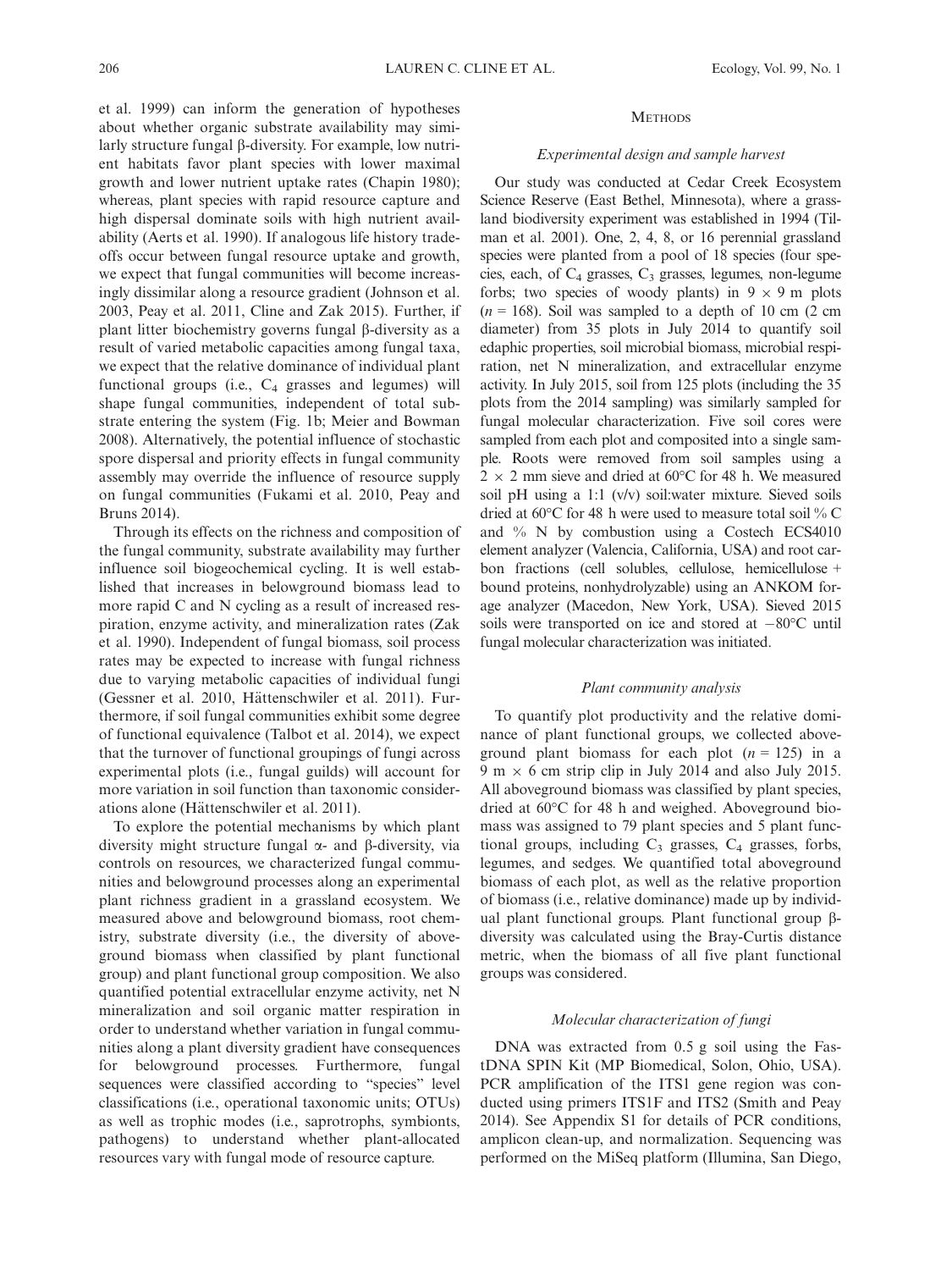California, USA) with 250 paired-end reads at West Virginia University's Genomic Core Facility. Low quality reads were removed bioinformatically using the FAST pipeline (https://github.com/ZeweiSong/FAST; see Appendix S1). Taxonomy was assigned using the BLAST algorithm (Altschul et al. 1990) against the UNITE database  $(v.7.0.$ ; Kõljalg et al. 2013), and functional assignments (i.e., trophic mode and guild) were made in FunGuild using taxonomic assignments (Nguyen et al. 2016). Raw sequences were uploaded to the NCBI Sequence Read Archive (SRP108802).

## Microbial biomass

Using samples collected in 2014 ( $n = 35$ ) as well as 2015 ( $n = 125$ ), we analyzed microbial biomass C using a chloroform fumigation extraction procedure (Appendix S1; Brookes et al. 1985). As in Riggs and Hobbie (2016), soil microbial biomass C was calculated as the difference between extractable C in the fumigated and unfumigated samples divided by an extraction efficiency coefficient (0.45). Values ranged between 0.006 and 0.18 mg C/g soil.

## Soil process rates

Also from plots sampled in 2014 ( $n = 35$ ), we calculated microbial respiration, extracellular enzyme potential activity and in situ net N mineralization rates. We quantified microbial respiration during a year-long laboratory incubation. Microbial respiration rate (mg  $CO<sub>2</sub>-C$ [g soil]<sup>-1</sup> d<sup>-1</sup>) was quantified from a 50 g subsample of fresh, sieved soil by measuring the accumulation of  $CO<sub>2</sub>$ in airtight 1 L Mason jars during 24–48 h intervals on days 5, 7, 9, 12, 19, 26, 54, 84, 117, 178, 207, 237, 269, 301, 325, 355 of the incubation (Appendix S1). We calculated cumulative C respired (mg  $CO<sub>2</sub>$ -C/g soil) as the sum of the average respiration rate between adjacent measurement dates multiplied by the time interval between measurements, ranging from 0.23 to 1.25 mg  $CO<sub>2</sub>-Cl<sub>g</sub>$  soil. We estimated the hydrolytic, chitinolytic, and lignolytic enzyme activity of soil communities using extracellular enzyme assays (Appendix S1). To measure activity of  $\alpha$ -glucosidase (AG; EC 3.2.1.20),  $\beta$ -1,4-glucosidase (BG; EC 3.2.1.21), cellobiohydrolase (CBH; EC 3.2.1.91),  $\beta$ -1,4-xylosidase (BX; EC 3.2.1.37), and *N*-acetyl- $\beta$ -glucosaminidase (NAG; EC  $3.1.6.1$ ), we used  $200 \mu m o l/L$ methylumbellyferyl-linked substrates (German et al. 2011). A 25-mM L-dihydroxy-phenylalanine substrate was used to assay phenol oxidase (PO; EC 1.10.3.2) and peroxidase (PX; EC 1.11.1.7) activity. Chitinolytic enzyme potential was calculated as NAG activity (ranging from 14.1 to 215.8  $\mu$ mol·g<sup>-1</sup>·h<sup>-1</sup> across experimental plots). Hydrolytic enzyme potential represented the summed activities of AG, BG, BX, and CBH activity (95.3–637.1  $\mu$ mol·g<sup>-1</sup>·h<sup>-1</sup>), and lignolytic activity was calculated as the sum of PX and PO (0.089–0.48  $\mu$ mol·g<sup>-1</sup>·h<sup>-1</sup>). Midgrowing season in situ net N mineralization rates were estimated using 1.9 cm diameter plastic tubes (PVC) sunk to a depth of 10 cm at two different locations within each plot and covered with caps to prevent leaching losses.  $NH_4^+$  and  $NO_3^-$  was measured initially in soil subsamples, as well as following 30 d of soil incubation within each PVC. We calculated net N mineralization rates  $(\mu g \text{ N}$  [g soil]<sup>-1</sup> d<sup>-1</sup>) as the difference between initial and final extractable concentrations of  $NH_4^+$  and  $NO_3^-$ (Doane and Horwath 2003) using a BioTek Synergy H1 microplate reader (Winooski, Vermont, USA).

## Statistical analysis

Univariate and multivariate statistics tested whether plant diversity, via changes in plant biomass, substrate diversity (i.e., plant functional group diversity) and functional group composition, significantly predicted fungal community composition and soil process rates. To understand how plant richness altered microbial substrate availability, linear regression quantified the relationship between planted species richness and plant biomass as well as plant functional group diversity, calculated as Shannon diversity index according to aboveground biomass of the five plant functional groups. Permutational multivariate analysis of variance (PER-MANOVA) and dispersion analysis assessed whether plant species richness contributed to significant differences in plant functional group  $\beta$ -diversity. To understand whether  $C_4$  grasses and legumes influenced root chemistry, we performed simple linear regression to quantify the relationship between root carbon fractions and predictors, including  $C_4$  grass and legume relative dominance. To investigate potential ways by which plant communities shape fungal communities, linear regression tested the relationship between fungal response variables (i.e., fungal richness and microbial biomass) and four plant explanatory variables (i.e., aboveground plant biomass, plant functional group diversity, C<sub>4</sub> grass relative dominance, and legume relative dominance). Using this same set of predictors, we performed distance-based redundancy analysis (db-RDA; Legendre and Anderson 2006) to quantify whether plant metrics accounted for variation fungal  $\beta$ -diversity. Using Hellinger-transformed abundances, fungal  $OTU$   $\beta$ -diversity (all fungi, saprotrophs, symbiotrophs, pathotrophs) and guild  $\beta$ -diversity was calculated by the Bray-Curtis dissimilarity metric (Legendre and Gallagher 2001). To further assess which combination of plant substrate metrics accounted for the largest amount of variation in fungal richness and composition, all four explanatory variables were included into a single linear regression model (fungal richness as response variable) and a single db-RDA model (fungal β-diversity as response variable), followed stepwise model selection (forward and backward) based on Akaike's information criterion (AIC) of variables with a variance inflation factor  $\leq$ . To investigate whether substrate availability influenced individual taxa, we conducted spearman correlations between the 176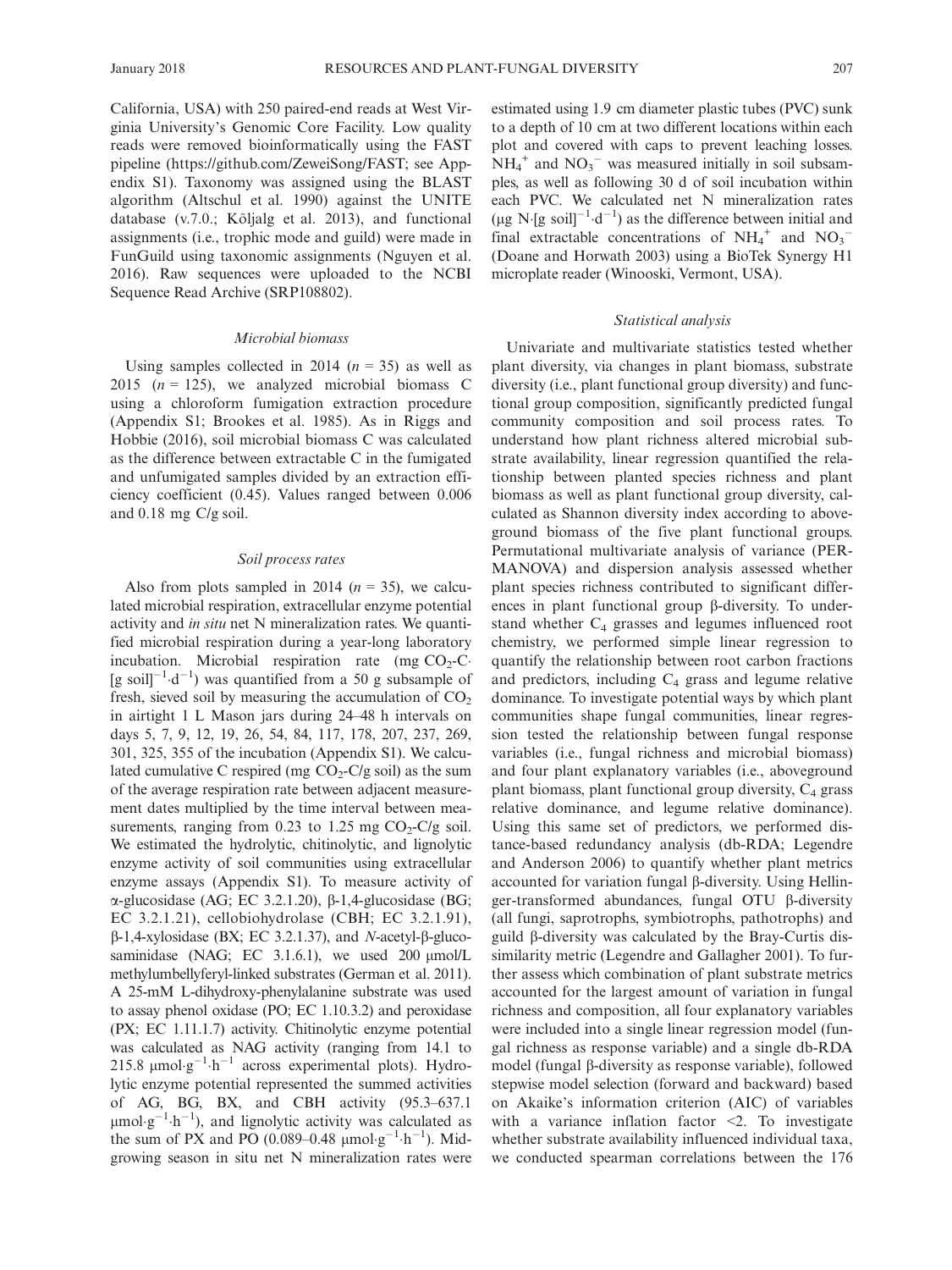OTUs representing >0.1% of the community and aboveground plant biomass, plant functional group diversity, and  $C_4$  grass and legume relative dominance. *P*-values were adjusted for multiple comparisons (Benjamini and Hochberg 1995). To test whether soil edaphic factors also contributed to fungal  $\beta$ -diversity, we calculated a Euclidean distance matrix from soil moisture, pH, soil C, and soil N of the 2014 field subset, and conducted a Mantel correlated test with fungal OTU  $\beta$ -diversity. To understand whether variation in soil process rates correlated with fungal richness and fungal  $\beta$ -diversity, we expressed rates per unit microbial biomass C and conducted linear regression (fungal richness as response variable) and db-RDA (fungal  $\beta$ -diversity as response variable) models using soil progress rates as predictors and adjusting P-values for multiple comparisons. Analyses were performed in the R environment ([http://www.](http://www.R-project.org) [R-project.org](http://www.R-project.org)) using stats (Version 3.01; R Code Team 2016), vegan (Oksanen et al. 2016) packages.

#### **RESULTS**

# Plant species richness and measures of fungal substrate availability

Planted species richness was positively associated with aboveground plant biomass  $(F_{1,107} = 74.3; r^2 = 0.41;$  $P < 0.001$ ) and had a significant log-linear relationship with belowground biomass (Fig. 2a;  $F_{1,28} = 22.6$ ;  $r^2 =$ 0.45;  $P < 0.001$ ). Plant functional group diversity was positively associated with log-transformed planted species richness (Fig. 2b;  $F_{1,107} = 78.0; r^2 = 0.42; P < 0.001$ ). Plant functional group composition was also significantly different between plant richness treatments (PERMA-NOVA;  $F_{1,107} = 9.33$ ;  $P < 0.001$ ), as indicated by a positive linear relationship between plant richness and C4 grass biomass (Fig. 2c;  $F_{1, 107} = 31.6; r^2 = 0.23; P <$ 0.001) as well as legume biomass  $(F_{1, 107} = 8.7; r^2 =$ 0.075;  $P = 0.004$ ). Furthermore, variation in plant functional group b-diversity was significantly greater in species-rich plots, as indicated by an inverse relationship between average distance to centroid and richness treatment (dispersion analysis;  $F_{1,3} = 60.3; r^2 = 0.95; P =$ 0.004). C4 grass relative dominance was positively related to root hemicellulose content (Appendix S2: Fig. S1;  $F_{1,25} = 4.3$ ;  $r^2 = 0.21$ ;  $P = 0.008$ ) and negatively related to the soluble root components  $(F_{1,25} = 8.1; r^2 = 0.30;$  $P = 0.001$ ). No other root C fractions varied with C<sub>4</sub> grass or legume relative dominance ( $P = 0.19{\text -}0.93$ ).

#### Fungal community characterization

Taxonomy and guild assignments.—Following removal of fungal sequences of poor quality, 57% were classified in the phylum Ascomycota, 19% Basidiomycota, 4% Zygomycota, and 20% unidentified at the phylum level. One hundred and seventy-six OTUs and 10 fungal guilds, including undefined saprotoph, plant pathogen, arbuscular mycorrhizal fungi, comprised at least 0.1% of the fungal sequences across 2015 experimental plots  $(n = 125)$ . Dominant guilds were classified in the trophic modes saprotrophs, pathotrophs, and symbiotrophs (Appendix S2: Fig. S2).

OTU richness.—In simple regression models, fungal OTU richness significantly increased with aboveground plant biomass and plant functional group diversity (Fig. 3a, b), but was not related to  $C_4$  grass or legume relative dominance (Fig. 3c;  $P = 0.49{\text -}0.63$ ). Fungal richness was best explained by a multiple regression



FIG. 2. Planted species richness is positively related to aboveground and belowground plant biomass (a), plant functional group diversity (b), and  $C_4$  grass and legume biomass (c). Belowground biomass was collected for a subset of plots (n = 35). Plant functional group diversity (a proxy for substrate diversity) was calculated from the Shannon index at each plot, according to the biomass of  $C_3$  grasses,  $C_4$  grasses, forbs, legumes and sedges. In panel (c), dashed regression line represents the significant increase in  $C_4$ grass biomass; whereas, solid line represents the significant increase in legume biomass. Significance was determined at  $\alpha$  < 0.05.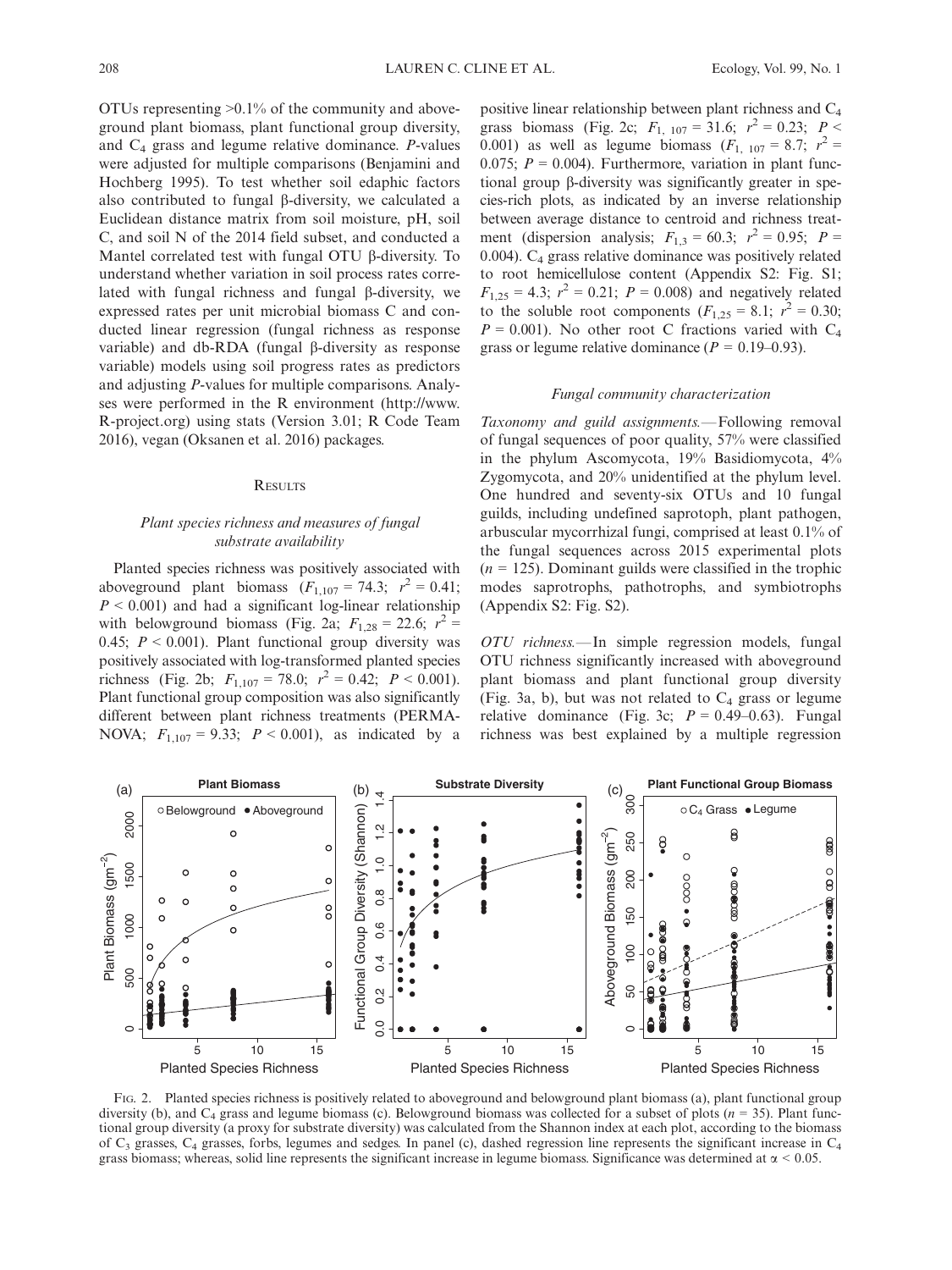

FIG. 3. Simple linear regression between fungal OTU richness and aboveground plant biomass (a), plant functional group diversity (b),  $C_4$  grass and legume relative dominance (c), as well as the proportion of variance accounted for by significant variables in a multiple regression model (d). Plant functional group diversity was calculated for each plot from the Shannon index, according to the biomass of 5 plant functional groups, including  $\bar{C}_3$  grasses,  $C_4$  grasses, forbs, legumes, and sedges. Significance was determined at  $\alpha$  < 0.05.

model containing both aboveground plant biomass and functional group diversity  $(F_{2,83} = 5.8;$   $R^2 = 0.13;$  $P = 0.004$ ). In this two-factor model of fungal richness, total biomass remained significant ( $\beta = 0.1$ ;  $P = 0.02$ ); whereas, plant functional group diversity was marginally significant ( $\beta = 27.9$ ;  $P = 0.07$ ), and accounted for only an additional 2% of variation (Fig. 3d). When we modeled the richness of saprotrophs, pathogens and symbiotrophs separately, saprotrophic richness was best modeled by aboveground plant biomass and plant functional group diversity; whereas, aboveground biomass was selected to model pathogenic richness, and the best model of symbiotrophic richness consisted of aboveground plant biomass and legume relative dominance (Appendix S2: Table S1).

 $Fungal \beta$ -diversity. - Principal coordinates analysis illustrated that fungal OTU  $\beta$ -diversity varied along the plant diversity gradient (Fig. 4a), co-varying with plant aboveground biomass, plant functional group diversity, and the relative dominance of  $C_4$  grasses and legumes. All four variables were selected to model fungal OTU  $\beta$ -diversity (stepwise db-RDA;  $F_{4, 104} = 2.8$ ;  $P < 0.001$ ), cumulatively accounting for 9.7% of the total variation across plots (Fig. 4b). Furthermore, collective variation in soil edaphic factors (i.e., pH, moisture, C and N) did not significantly explain fungal β-diversity (Mantel;  $R = -0.003$ ;  $P = 0.50$ ). Considering individual trophic modes, aboveground plant biomass and the relative dominance of  $C_4$  grasses accounted for variation in saprotroph β-diversity (stepwise db-RDA;  $F_{3,105} = 3.5$ ;  $P < 0.001$ ;  $R^2 = 0.091$ ). Similarly, symbiotroph  $\beta$ -diversity was best modeled by aboveground plant biomass and  $C_4$  grass relative dominance  $(F_{2,106} = 2.2; P < 0.001; R^2 = 0.044)$ . Aboveground plant biomass and legume relative dominance were included in the best model of pathogen  $\beta$ -diversity ( $F_{2,106} = 5.8$ ;  $P < 0.001$ ;  $R^2 = 0.098$ ).

Taxa-specific responses.—Of the 176 dominant OTUs, 26% were significantly correlated to aboveground plant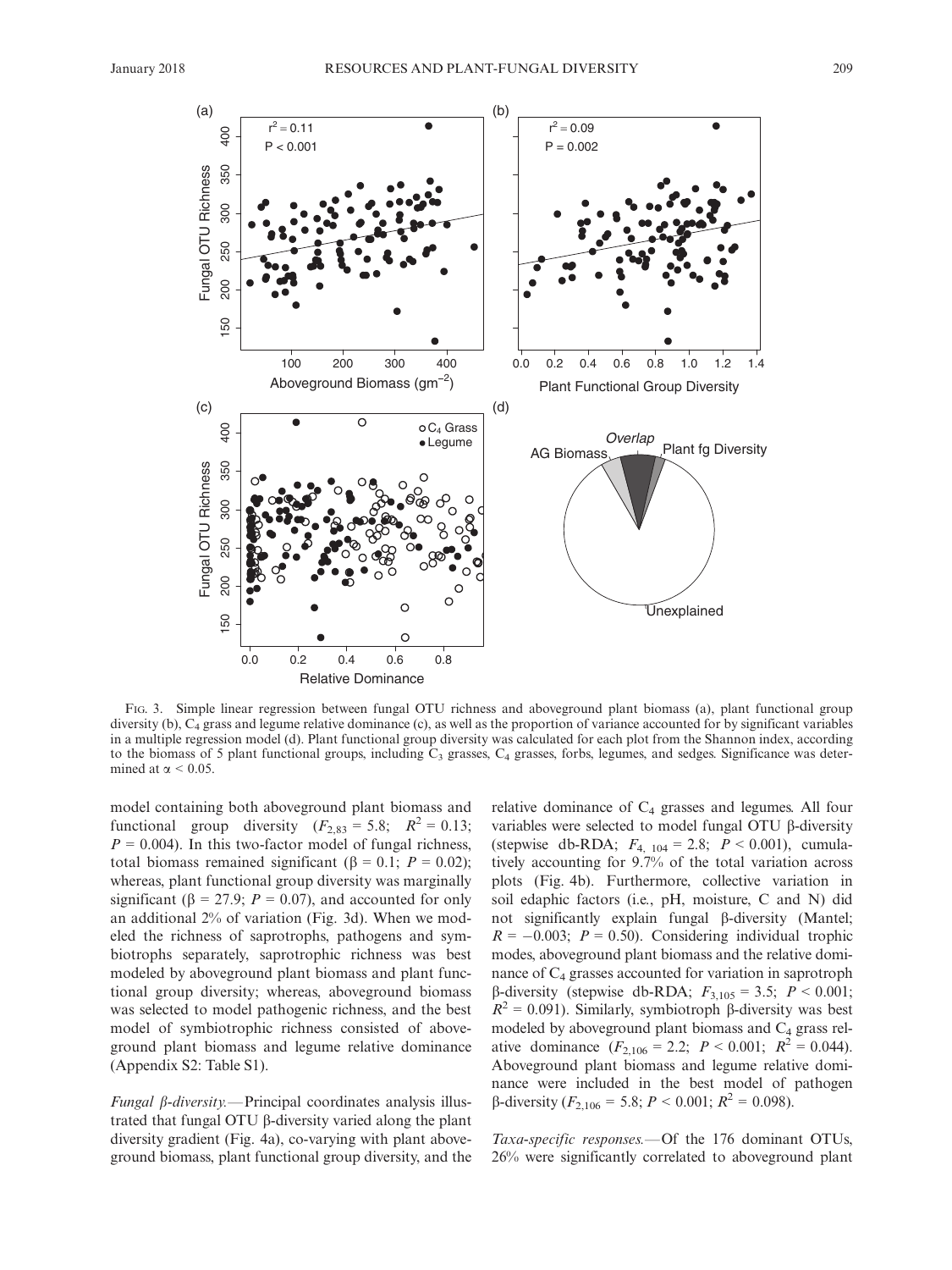

FIG. 4. Visualization of fungal OTU  $\beta$ -diversity along a plant diversity gradient (a; principal coordinates analysis), and the variation explained by aboveground plant biomass, plant functional group (fg) diversity, and relative dominance of  $C_4$  grasses and legumes in a distance-based redundancy analysis (b). In panel (a), arrows represent overlaid vectors of plant aboveground biomass, plant functional group diversity, and  $C_4$  grass relative dominance using function envfit in R. In panel (b), the vertical dashed line separates model selected following stepwise regression (right) from individual factors incorporated in the selected model (left). Fungal b-diversity was calculated from Bray-Curtis distances of Hellinger-transformed abundances of all fungal OTUs, as well those classified as saprotrophs, symbiotrophs and pathogens in FunGuild. Above-ground biomass was calculated per plot as  $g/m^2$ .  $C_4$ grass and legume relative dominance was calculated as the relative proportion of total aboveground plant biomass.

biomass (45 OTUs), 19% were significantly related to  $C_4$ grass relative dominance (34 OTUs), 15% were correlated with legume relative dominance (27 OTUs), and 4.5% (8 OTUs) correlated with plant functional group diversity (Fig. 5; Spearman;  $-0.50 > \rho < 0.60$ ). Significant OTU correlations occurred within 24 fungal genera, most of which are classified as Ascomycetes (79%). Of OTUs with trophic mode classifications, the largest number of OTU correlations was observed within saprotrophs (32 OTUs). While significant OTU-aboveground plant biomass correlations were a mixture of positive and negative relationships (19 and 26, respectively), we observed largely positive OTU correlations with legume relative dominance (20 of 27 total) and plant functional group diversity (6 of 8) and mostly negative OTU correlations with  $C_4$  grass relative dominance (21 of 34). Within each trophic mode, the direction of correlations between OTU abundances and plant variables was generally mixed. Saprotrophic OTUs were positively and negatively correlated to aboveground plant biomass and  $C_4$  grass relative dominance. Interestingly, only positive correlations occurred between saprotrophic OTUs and legume relative dominance, as well as plant functional group diversity.

Microbial biomass C.—Microbial biomass C increased with aboveground plant biomass (Appendix S2: Fig. S3;  $F_{1,33} = 11.7$ ;  $r^2 = 0.26$ ;  $P = 0.002$ ), but was not associated with plant functional group diversity ( $P = 0.47$ ) or the relative dominance of  $C_4$  grasses ( $P = 0.32$ ) and legumes ( $P = 0.35$ ). Furthermore, increases in microbial biomass C along the plant diversity gradient were independent of changes in fungal richness ( $P = 0.22$ ). Microbial biomass C was positively related to cumulative respiration  $(F_{1,33} = 29.1; r^2 = 0.47; P_{\text{adjust}} < 0.001)$ , as well as hydrolytic  $(F_{1,33} = 7.2; r^2 = 0.18; P_{\text{adjust}} = 0.022)$ and chitinolytic  $(F_{1,33} = 20.4; r^2 = 0.38; P_{\text{adjust}} < 0.001)$ potential enzyme activity. However, no relationship was observed between microbial biomass C and lignolytic enzyme potential or net N mineralization ( $P_{\text{adjust}} > 0.44$ ).

## Links between fungal communities and soil processes

While fungal richness did not account for variation in soil process rates, fungal guild composition was a significant predictor. Specifically, no significant relationships occurred between fungal OTU richness and cumulative C respired per unit microbial biomass (mg  $CO<sub>2</sub>-C/g$  soil C; linear regression;  $P_{\text{adjust}} = 0.50$ ), enzyme activity (hydrolytic, chitinolytic, and lignolytic) per gram microbial biomass C (µmol substrate [g microbial biomass  $C$ ]<sup>-1</sup>.  $h^{-1}$ ;  $P_{\text{adjust}} = 0.41{\text{-}}0.70$ , or N mineralization rates (µg N [g soil]<sup>-1</sup>·[g microbial biomass C]<sup>-1</sup>·d<sup>-1</sup>;  $P_{\text{adjust}} = 0.41$ -0.60), indicating that fungal richness did not contribute to variation in soil process rates (after considering microbial biomass C). We also tested the hypothesis that fungal community composition accounted for variation in soil biogeochemical processes and found no relationship between fungal OTU β-diversity and any measured soil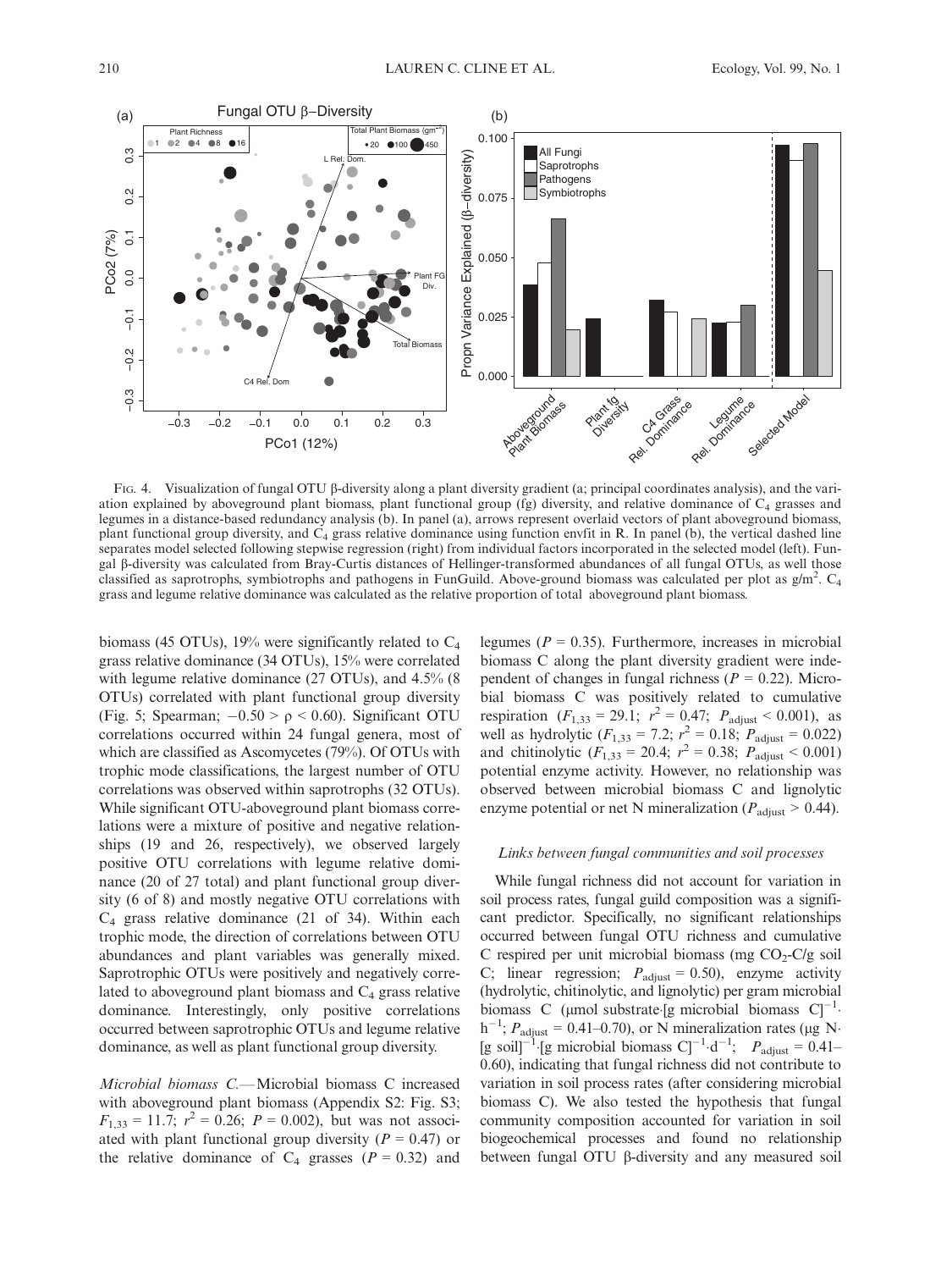

FIG. 5. Significant spearman correlations between dominant OTUs and plant-associated predictors of varied substrate availability, including aboveground plant biomass, C4 grass relative dominance, legume relative dominance and plant functional group (fg) diversity. Species labels are organized by trophic mode. Significance  $\alpha$  < 0.05 following Benjamini-Hochberg P-value corrections. Dominant OTUs represented at least 0.1% of the fungal community across the plant diversity gradient.

process rate per gram microbial biomass C (db-RDA;  $P_{\text{adjust}} = 0.20{\text -}0.28$ . However, when  $\beta$ -diversity was calculated from the relative abundance of fungal guilds across experimental plots, guild  $\beta$ -diversity was significantly related to cumulative respiration/(g microbial biomass C), hydrolytic, chitinolytic, and lignolytic enzyme activities/(g microbial biomass C), as well as in situ net N mineralization/(g microbial biomass C), accounting for between 9% and 14% of process rates (Table 1).

Of the guilds representing at least 0.1% of the overall fungal community (Appendix S2: Fig. S2), cumulative respiration (per g microbial biomass C) and potential hydrolytic enzyme activity (per g microbial biomass C) increased with the abundance of taxa classified as soil and wood saprotrophs, as well as plant pathogens (Spearmen  $\rho = 0.55-0.58$ ;  $P_{\text{adjust}} = 0.008-0.017$ ). No individual guilds were significantly correlated with chitinolytic or lignolytic enzyme potential or net N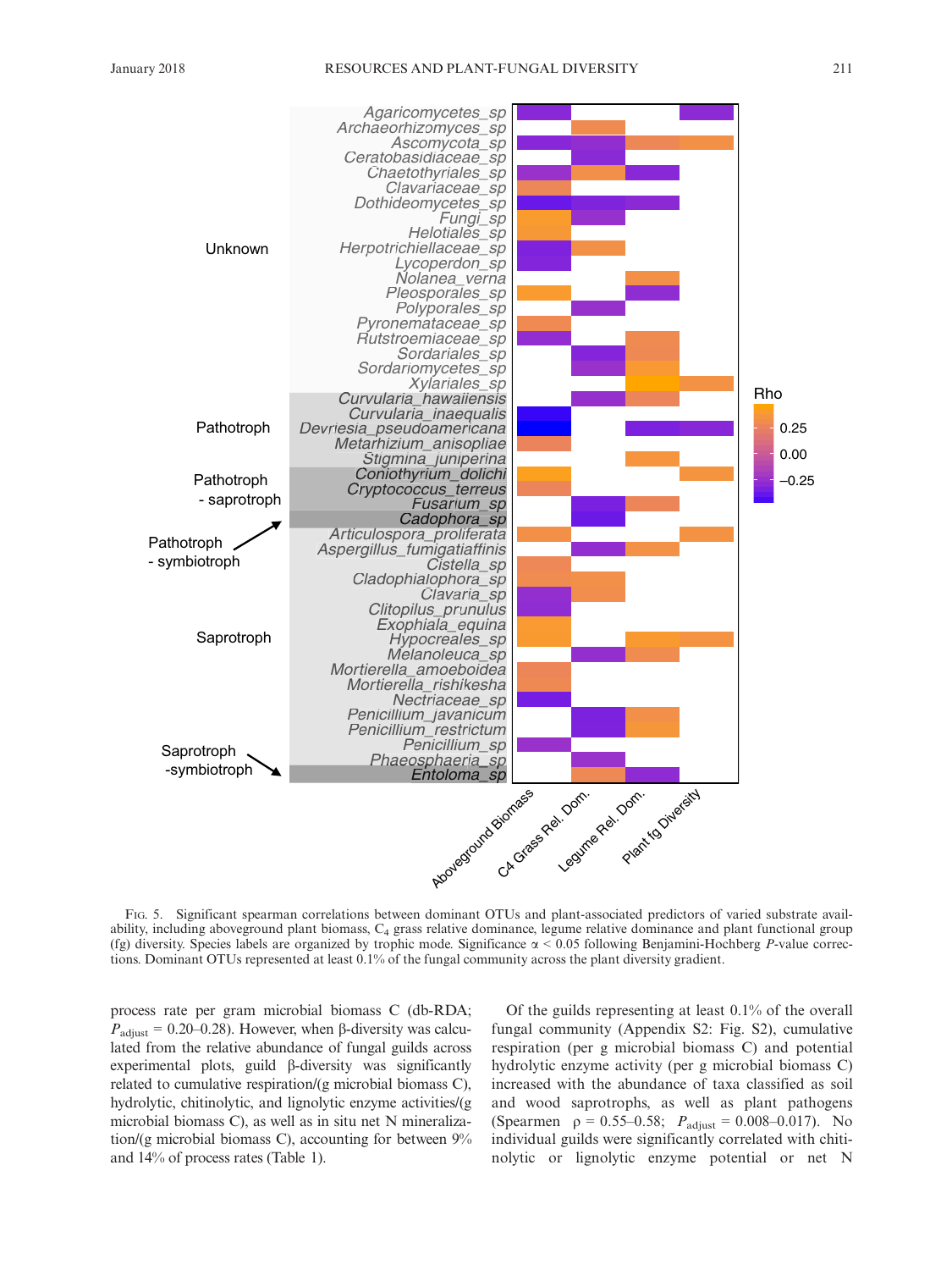TABLE 1. Significant relationships between guild  $\beta$ -diversity and soil process rates standardized per unit microbial biomass C, as revealed by distance-based redundancy analysis.

| Factor                         | F    | $R^2$ | $P_{\text{adjust}}$ |
|--------------------------------|------|-------|---------------------|
| Cumulative respiration         | 3.32 | 0.11  | 0.006               |
| Chinitolytic potential         | 3.32 | 0.11  | 0.008               |
| Hydrolytic potential           | 4.31 | 0.14  | 0.006               |
| Lignolytic potential           | 3.51 | 0.12  | 0.006               |
| Net N mineralization (in situ) | 2.54 | 0.09  | 0.022               |

*Notes:* Cumulative respiration expressed as mg CO<sub>2</sub>-C [g soil<br>C]<sup>-1</sup> [g microbial biomass C]<sup>-1</sup> -d<sup>-1</sup>, potential enzyme activities<br>calculated as mmol substrate [g microbial biomass C]<sup>-1</sup> -h<sup>-1</sup>,<br>and net N mineralizat  $d^{-1}$ . *P*-values were corrected for multiple comparisons using the Benjamini-Hochberg correction ( $P_{\text{adjust}}$ ). Guild  $\beta$ -diversity was calculated from guilds representing  $>0.1\%$  of sequence abundance across the plant diversity gradient, including (in descending order of abundance) undefined saprotroph, taxa dually classified as undefined saprotroph/symbiotroph, plant pathogen/soil and wood saprotroph, as well as plant pathogen, plant pathogen/wood saprotroph, dung-undefined-wood saprotroph, soil saprotroph, undefined endophyte, wood saprotroph, and arbuscular mycorrhizae (Appendix S2: Fig. S2).

mineralization following P-value corrections for multiple comparisons.

#### **DISCUSSION**

Despite rigorous theory and empirical tests relating resource availability to plant diversity and productivity, we lack an analogous mechanistic understanding of the role that plant diversity structures soil fungal diversity, via changes in substrate supply and composition. Here, we show that changes in plant diversity influence the richness and composition of soil fungal communities by altering the quantity of organic substrates, as well as plant functional group diversity and composition, in ways that have functional consequences for soil C cycling. First, we consistently found higher fungal richness where plant biomass was high. Second, increasing substrate diversity and the relative dominance of individual plant functional types also had significant influences on fungal  $\alpha$ - and  $\beta$ - diversity, although the relative importance of these factors varied with fungal trophic mode (i.e., saprotroph, pathotroph, symbiotroph). Finally, respective changes in fungal guild abundance across the plant diversity experiment had significant consequences for rates of soil C and N cycling, indicating the functional significance of different modes of fungal resource capture.

Plant diversity appeared to influence fungal richness largely through the positive relationship between plant diversity and plant biomass across the grassland biodiversity manipulation (Fig. 3), suggesting that access to organic substrates increased the fungal taxa able to meet their minimum resource requirements (Waldrop et al. 2006, Cline and Zak 2015). The relationship between plant biomass and fungal richness was linear, not

unimodal (as reported by Waldrop et al. 2006, Langenheder and Prosser 2008). Thus, it appears that experimental plots with high plant richness did not increase organic substrate availability to the point that belowground competition for mineral nutrients began limiting fungal richness (i.e., reduced niche dimensionality; Harpole et al. 2016). While plant richness appears to structure belowground richness at local or regional scales (Mitchell et al. 2010, Hiiesalu et al. 2014, LeBlanc et al. 2015, Chen et al. 2017), there is less evidence of a global relationship between plant and fungal diversity. Fungal richness exhibited the latitudinal diversity gradient commonly observed in plants, although this global pattern appeared to be best explained by parallel responses to climatic and edaphic variables (Tedersoo et al. 2014). Furthermore, grassland fungal communities across continents were more strongly shaped by variation in plant community composition relative to plant species richness (Prober et al. 2015). Because plant productivity does not appear to predict plant species richness at the global scale (Adler et al. 2011), global investigations of plant-microbial richness patterns may fail to target changes in microbial substrate availability. Alternatively, weak relationships between plant and fungal diversity at these broad spatial scales may be the result of large variability in abiotic factors combined with the low sampling density, relative to studies across smaller spatial scales, required to span the globe.

Unlike the strong relationship observed between fungal richness and aboveground plant biomass, fungal community composition (i.e., b-diversity) was explained by comparable –albeit small– contributions from  $C_4$ grass and legume relative dominance, plant functional group diversity, and plant biomass (Fig. 4). Thus, the abundance of individual fungal taxa appeared sensitive to particular plant functional groups, plausibly through an influence on litter biochemistry and available plant hosts (Spehn et al. 2000, Fornara et al. 2009). For example, the relative dominance of  $C_4$  grasses likely suppressed the abundance of saprotrophic taxa in Penicillium and Aspergillus (Fig. 5), due to increasingly recalcitrant litter chemistry (Appendix S2: Fig. S1; Knops and Tilman 2000, Cline and Zak 2015). As cellulolytic Ascmoycetes dominate the early stages of litter decay (Frankland 1998, Voříšková and Baldrian 2013), it is plausible these genera were outcompeted by fungi with hemicellulolytic and lignolytic capacities when  $C_4$ grasses dominated. In contrast, many significant correlations between fungal taxa and legume relative dominance were positive, suggesting that the relatively N-rich litter of legumes favored particular saprotrophic and pathotrophic taxa.

Individual fungal trophic modes responded to different metrics of plant substrate availability along the plant diversity gradient. Specifically, while the richness of saprotrophs, symbiotrophs, and pathogens consistently increased with aboveground plant biomass, saprotrophic richness was positively related to plant functional group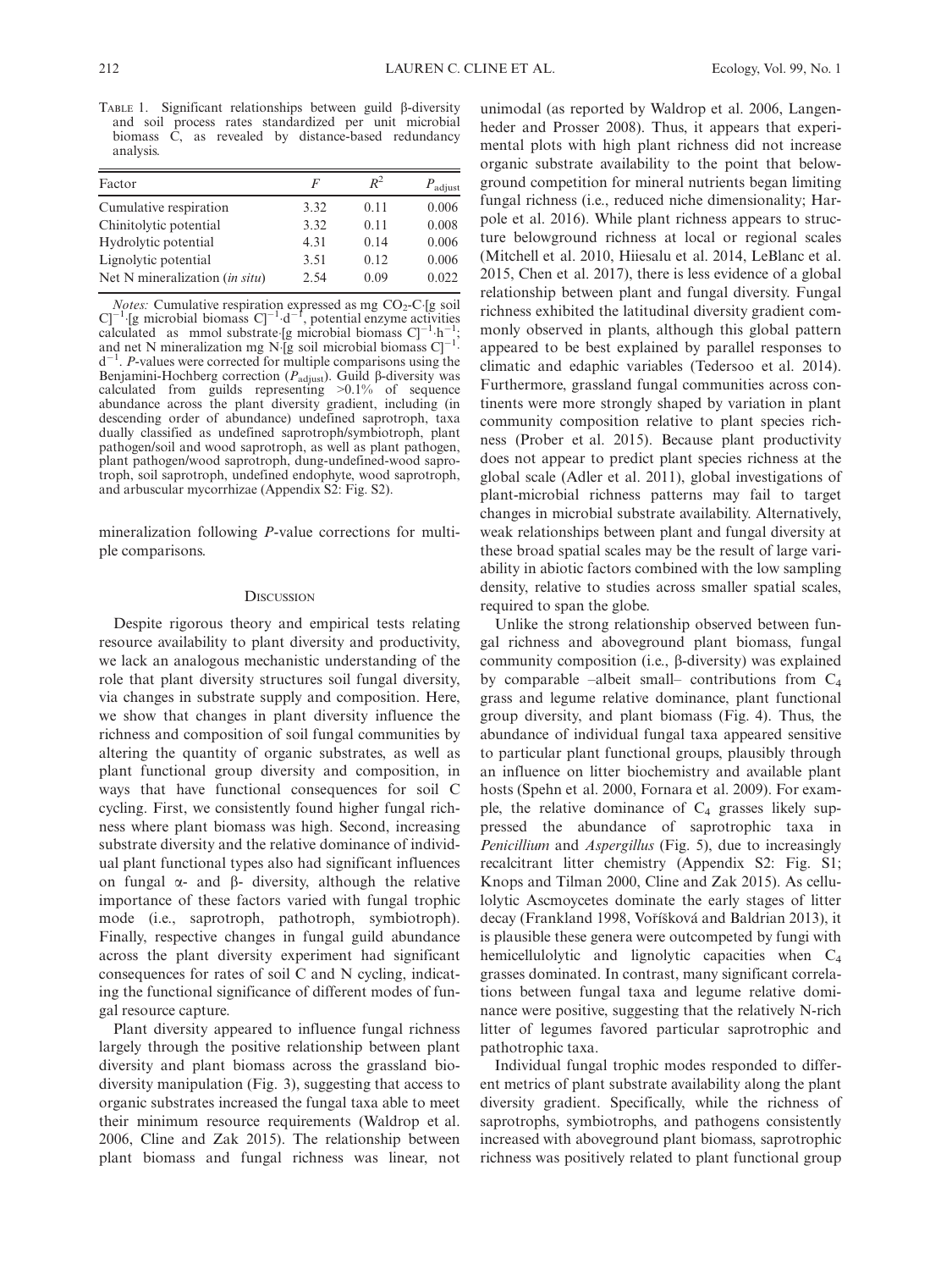diversity. This pattern could be explained by the varied metabolic capacities of saprotrophic fungi (de Boer et al. 2005, Baldrian 2006, McGuire et al. 2010) in conjunction with the increasing number of niches introduced by biochemically diverse plant litter (Grayston et al. 1998, Loreau 1998). Along the same lines, only symbiotroph richness (primarily AMF; Appendix S2: Fig. S2) increased with legume relative abundance, a plant functional group associated with increasing soil N availability (Knops and Tilman 2000, Fornara and Tilman 2008). At the low end of soil N availability, greater soil N may increase the opportunity for symbiotic fungi to transfer soil N to host plants (George et al. 1995, Fellbaum et al. 2012). Thus, soil N added by legume N-fixation in the sandy OM-poor soils of our experiment could plausibly stimulate symbiotroph richness.

Although organic substrate availability significantly shaped fungal richness and composition, we accounted for a relatively small amount of the total variation in fungal communities across the plant diversity gradient. One potential explanation of the unexplained variation in fungal  $\alpha$ - and  $\beta$ -diversity is that by measuring root biomass and chemistry in a subset of plots, we failed to adequately characterize the belowground C inputs (i.e., roots and microbial detritus), which are increasingly realized as critical to soil metabolism and the long-term storage of soil C (Clemmensen et al. 2013, Cotrufo et al. 2013). Additionally, it is plausible that soil fauna mediate plant diversity effects on fungal communities by changing the physical and chemical structure of plant detrital inputs (Carrillo et al. 2011) and altering fungal competitive dynamics during fungal herbivory (Crowther et al. 2011). Lastly, land use history may have limited the importance of the plant richness gradient in structuring soil fungal communities, due to either a lasting influence on organic substrates present in soil (Jangid et al. 2011) or historical contingencies that were introduced by fungal priority effects (Fukami et al. 2010).

Independent of the predominant community assembly mechanism at work, the varied composition of fungi across the plant diversity gradient significantly accounted for rates of soil C and N cycling when taxa were functionally classified (e.g., soil saprotroph, arbuscular mycorrhizae, plant pathogen; Table 1). The significance of guild  $\beta$ -diversity in accounting for soil process rates supports mounting evidence that method of resource capture influences the metabolic capacities and substrate-use efficiencies of fungi to break down organic substrates (Brzostek et al. 2015, Tunlid 2015, Bödeker et al. 2016). Whereas, the lack of significant relationship between OTU  $\beta$ -diversity (i.e., species-level classification) and soil respiration, potential enzyme activity or net N mineralization indicates fungal taxa within guilds have overlapping metabolic capabilities. While soil process rates were quantified a year earlier than fungal community characteristics, the consistent plant inputs and microbial biomass C quantified between years (Appendix S2: Figs. S4, S5) suggests that treatment effects on the fungal community and soil process rates were likely preserved between years. Furthermore, soils were collected in July across both years, constraining any potential variation that would be associated with seasonality. Convergent functions across distinct fungal communities have been described as functional redundancies that likely occur due to common selection pressures (Talbot et al. 2014). However, it is also possible that functional equivalencies depend on environmental context (Fetzer et al. 2015), such that specific environmental conditions result in similar efficiencies between enzymes that mediate the same biological process. Thus, characterizing fungi by fungal traits may be an increasingly promising approach to explain variations in biogeochemical cycling (Crowther et al. 2014, Aguilar-Trigueros et al. 2015).

## **CONCLUSIONS**

Across a grassland biodiversity manipulation, our study demonstrates that plant species richness and functional composition collectively structured fungal communities and soil processes. While these findings support previous observations of the relationship between plants and fungi (Waldrop et al. 2006, LeBlanc et al. 2015), our manipulation of plant species richness and functional group composition provides a mechanistic framework to begin to understand how plant-mediated changes in organic substrate availability contribute to the composition and functioning of soil communities. Similar to observed plant richness patterns along nutrient gradients (Theodose and Bowman 1997), we found that fungal richness increased with total substrate availability along the plant diversity gradient. We also provided evidence that analogous life history tradeoffs occurred between plants and fungi along a resource gradient, due to increasingly distinct plant and fungal communities along their respective resource gradients (i.e., soil N and organic substrates). Despite these parallels, the relatively large amount of unexplained variation in fungal communities could indicate the potential importance of fine-scale variation in belowground inputs (i.e., root or microbial detritus), soil fauna, or priority effects acting as additional governors of fungal community assembly. To ultimately elucidate the factors that govern soil biogeochemical cycling, these insights highlight the importance of integrating microbial community studies into a unified conceptual framework (Vellend 2010, Nemergut et al. 2013) as well as the need to understand how community assembly mechanisms influence fungal traits.

#### ACKNOWLEDGMENTS

Funding for this project was made possible by an NSF Dimensions of Biodiversity grant (DEB-1342872) and an NSF Postdoctoral Fellowship using Biological Collections (1611856). Authors would also like to thank Troy Mielke for help with field work, as well as numerous research interns for experimental setup and maintenance.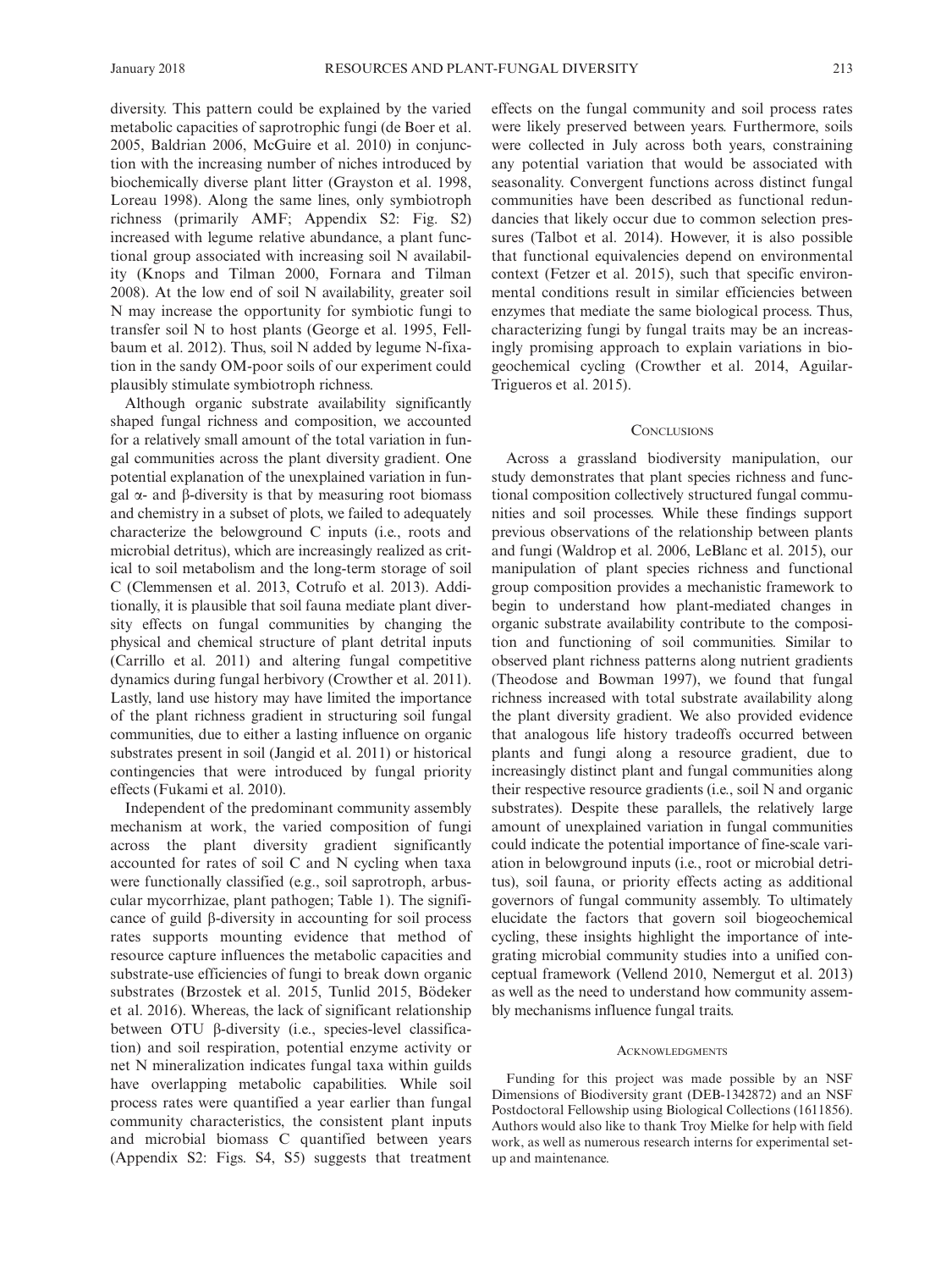#### LITERATURE CITED

- Adler, P. B., et al. 2011. Productivity is a poor predictor of plant species richness. Science 333:1750–1752.
- Aerts, R., F. Berendse, H. DeCaluwe, and M. Scmitz. 1990. Competition in heathland along an experimental gradient of nutrient availability. Oikos 57:168–172.
- Aguilar-Trigueros, C. A., et al. 2015. Branching out: towards a trait-based understanding of fungal ecology. Fungal Biology Reviews 29:34–41.
- Altschul, S. F., W. Gish, W. Miller, E. W. Myers, and D. J. Lipman. 1990. Basic local alignment search tool. Journal of Molecular Biology 215:403–410.
- Baldrian, P. 2006. Fungal laccases occurrence and properties. FEMS Microbiology Reviews 30:215–242.
- Bardgett, R. D., W. D. Bowman, R. Kaufmann, and S. K. Schmidt. 2005. A temporal approach to linking aboveground and belowground ecology. Trends in Ecology & Evolution  $20.634 - 641$
- Bedford, B. L., M. R. Walbridge, and A. Aldous. 1999. Patterns in nutrient availability and plant diversity of temperate North American wetlands. Ecology 80:2151–2169.
- Benjamini, Y., and Y. Hochberg. 1995. Controlling the false discovery rate: a practical and powerful approach to multiple testing. Journal of the Royal Statistical Society Series B (Methodological) 57:289–300.
- Berg, B., and C. McClaugherty. 2008. Plant litter. Decomposition, humus formation, carbon sequestration. Second edition. Springer, Berlin, Germany.
- Bödeker, I. T., B. D. Lindahl, A. Olson, and K. E. Clemmensen. 2016. Mycorrhizal and saprotrophic fungal guilds compete for the same organic substrates but affect decomposition differently. Functional Ecology 30:1967–1978.
- Brookes, P. C., A. Landman, G. Pruden, and D. S. Jenkinson. 1985. Chloroform fumigation and the release of soil nitrogen: a rapid direct extraction method to measure microbial biomass nitrogen in soil. Soil Biology & Biochemistry 17:837–842.
- Brzostek, E. R., D. Dragoni, Z. A. Brown, and R. P. Phillips. 2015. Mycorrhizal type determines the magnitude and direction of root-induced changes in decomposition in a temperate forest. New Phytologist 206:1274–1282.
- Carrillo, Y., B. A. Ball, M. A. Bradford, C. F. Jordan, and M. Molina. 2011. Soil fauna alter the effects of litter composition on nitrogen cycling in a mineral soil. Soil Biology and Biochemistry 43:1440–1449.
- Chapin, F. S. 1980. The mineral nutrition of wild plants. Annual Review of Ecology and Systematics 11:233–260.
- Chase, J. M., and M. A. Leibold. 2003. Ecological niches: linking classical and contemporary approaches. University of Chicago Press, Chicago, Illinois, USA.
- Chen, Y.-L., T.-L. Xu, S. D. Veresoglou, H.-W. Hu, Z.-P. Hao, Y.-J. Hu, L. Liu, Y. Deng, M. C. Rillig, and B.-D. Chen. 2017. Plant diversity represents the prevalent determinant of soil fungal community structure across temperate grasslands in northern China. Soil Biology and Biochemistry 110:12–21.
- Chesson, P. L. 2000. Mechanisms of maintenance of species diversity. Annual Review of Ecology and Systematics 31:343– 358.
- Clemmensen, K. E., A. Bahr, O. Ovaskainen, A. Dahlberg, A. Ekblad, H. Wallander, J. Stenlid, R. D. Finlay, D. A. Wardle, and B. D. Lindahl. 2013. Roots and associated fungi drive long-term carbon sequestration in boreal forest. Science 339:1615–1618.
- Cline, L. C., and D. R. Zak. 2015. Soil microbial communities are shaped by plant-driven changes in resource availability during secondary succession. Ecology 96:3374–3385.
- Cotrufo, M. F., M. D. Wallenstein, C. M. Boot, K. Denef, and E. Paul. 2013. The microbial efficiency-matrix stabilization (MEMS) framework integrates plant litter decomposition with soil organic matter stabilization: Do labile plant inputs form stable soil organic matter? Global Change Biology 19: 988–995.
- Craine, J. M., J. Froehle, D. G. Tilman, D. A. Wedin, and F. S. Chapin. 2001. The relationships among root and leaf traits of 76 grassland species and relative abundance along fertility and disturbance gradients. Oikos 93:274–285.
- Craine, J. M., D. Tilman, D. Wedin, P. Reich, M. Tjoelker, and J. Knops. 2002. Functional traits, productivity and effects on nitrogen cycling of 33 grassland species. Functional Ecology 16:563–574.
- Crowther, T. W., L. Boddy, and T. H. Jones. 2011. Outcomes of fungal interactions are determined by soil invertebrate grazers. Ecology Letters 14:1134–1142.
- Crowther, T. W., D. S. Maynard, T. R. Crowther, J. Peccia, J. R. Smith, and M. A. Bradford. 2014. Untangling the fungal niche: the trait-based approach. Frontiers in Microbiology 5:579.
- de Boer, W., L. B. Folman, R. C. Summerbell, and L. Boddy. 2005. Living in a fungal world: impact of fungi on soil bacterial niche development. FEMS Microbiology Reviews 29: 795–811.
- Doane, T. A., and W. R. Horwath. 2003. Spectrophotometric determination of nitrate with a single reagent. Analytical Letters 36:2713–2722.
- Fellbaum, C. R., E. W. Gachomo, Y. Beesetty, S. Choudhari, G. D. Strahan, P. E. Pfeffer, E. T. Kiers, and H. Bucking. 2012. Carbon availability triggers fungal nitrogen uptake and transport in arbuscular mycorrhizal symbiosis. Proceedings of the National Academy of Sciences USA 109:2666–2671.
- Fetzer, I., K. Johst, R. Schawe, T. Banitz, H. Harms, and A. Chatzinotas. 2015. The extent of functional redundancy changes as species' roles shift in different environments. Proceedings of the National Academy of Sciences USA 112: 14888–14893.
- Floudas, D., et al. 2012. The Paleozoic origin of enzymatic lignin decomposition reconstructed from 31 fungal genomes. Science 336:1715–1719.
- Fornara, D. A., and D. Tilman. 2008. Plant functional composition influences rates of soil carbon and nitrogen accumulation. Journal of Ecology 96:314–322.
- Fornara, D. A., D. Tilman, and S. E. Hobbie. 2009. Linkages between plant functional composition, fine root processes and potential soil N mineralization rates. Journal of Ecology 97:48–56.
- Frankland, J. C. 1998. Fungal succession unravelling the unpredictable. Mycological Research 102:1–15.
- Fraser, L. H., J. Pither, A. Jentsch, M. Sternberg, M. Zobel, D. Askarizadeh, S. Bartha, C. Beierkuhnlein, and J. A. Bennett. 2015. Worldwide evidence of a unimodal relationship between productivity and plant species richness. Science 349:302–306.
- Fukami, T., I. A. Dickie, J. Paula Wilkie, B. C. Paulus, D. Park, A. Roberts, P. K. Buchanan, and R. B. Allen. 2010. Assembly history dictates ecosystem functioning: evidence from wood decomposer communities. Ecology Letters 13:675–684.
- George, E., H. Marshner, and I. Jakobsen. 1995. Role of arbuscular mycorrhizal fungi in uptake of phosphorus and nitrogen from soil. Critical Reviews in Biotechnology 15:257–270.
- German, D. P., M. N. Weintraub, A. S. Grandy, C. L. Lauber, Z. L. Rinkes, and S. D. Allison. 2011. Optimization of hydrolytic and oxidative enzyme methods for ecosystem studies. Soil Biology and Biochemistry 43:1387–1397.
- Gessner, M. O., C. M. Swan, C. K. Dang, B. G. McKie, R. D. Bardgett, D. H. Wall, and S. Hättenschwiler. 2010. Diversity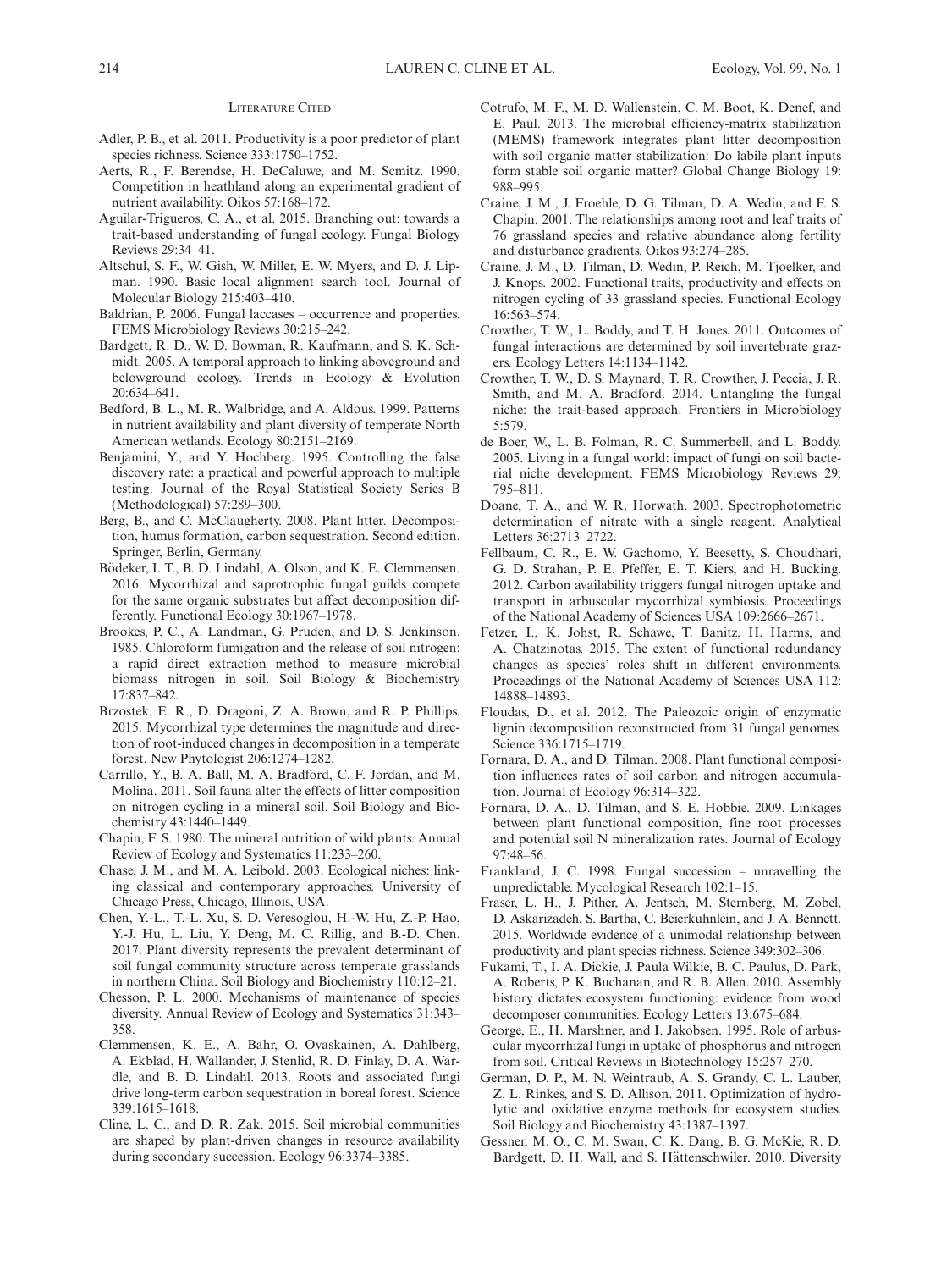meets decomposition. Trends in Ecology & Evolution 25:372–380.

- Goldberg, D. E., and T. E. Miller. 1990. Effects of different resource additions of species diversity in an annual plant community. Ecology 71:213–225.
- Grayston, S. J., S. Wan, C. D. Campbell, and A. C. Edwards. 1998. Selective influence of plant species on microbial diversity in the rhizosphere. Soil Biology & Biochemistry 39:369– 378.
- Harpole, W. S., et al. 2016. Addition of multiple limiting resources reduces grassland diversity. Nature 537:93–96.
- Hättenschwiler, S., N. Fromin, and S. Barantal. 2011. Functional diversity of terrestrial microbial decomposers and their substrates. Comptes Rendus Biologies 334:393–402.
- Hiiesalu, I., P. Meelis, J. Davison, P. Gerhold, M. Metsis, M. Moora, M. Opik, M. Vasar, M. Zobel, and S. D. Wilson. 2014. Species richness of arbuscular mycorrhizal fungi: associations with grassland plant richness and biomass. New Phytologist 203:233–244.
- Hooper, D. U., and P. M. Vitousek. 1997. The effects of plant composition and diversity on ecosystem processes. Science 277:1302–1305.
- Hooper, D. U., et al. 2000. Interactions between aboveground and belowground biodiversity in terrestrial ecosystems: patterns, mechanisms, and feedbacks. BioScience 50:1049.
- Inouye, R. S., N. J. Huntly, D. Tiiman, and J. R. Tester. 1987. Pocket gophers, vegetation and soil nitrogen along a successional sere in east central Minnesota. Oecologia 72:178–184.
- Jangid, K., M. A. Williams, A. J. Franzluebbers, T. M. Schmidt, D. C. Coleman, and W. B. Whitman. 2011. Land-use history has a stronger impact on soil microbial community composition than aboveground vegetation and soil properties. Soil Biology and Biochemistry 43:2184–2193.
- Johnson, N. C., D. L. Rowland, L. Corkidi, L. M. Egerton-Warburton, and E. B. Allen. 2003. Nitrogen enrichment alters mycorrhizal allocation at five mesic to semiarid grasslands. Ecology 84:1895–1908.
- Knops, J. M. H., and D. Tilman. 2000. Dynamics of soil nitrogen and carbon accumulation for 61 years after agricultural abandonment. Ecology 81:88–98.
- Knops, J. M. H., D. Wedin, and D. Tilman. 2001. Biodiversity and decomposition in experimental grassland ecosystems. Oecologia 126:429–433.
- Kõljalg, U., et al. 2013. Towards a unified paradigm for sequence-based identification of fungi. Molecular Ecology 22:5271–5277.
- Kowalchuk, G. A., D. S. Buma, W. de Boer, P. G. L. Klinkhamer, and J. A. van Veen. 2002. Effects of above-ground plant species composition and diversity on the diversity of soilborne microorganisms. Antonie van Leeuwenhoek 81:509– 520.
- Langenheder, S., and J. I. Prosser. 2008. Resource availability influences the diversity of a functional group of heterotrophic soil bacteria. Environmental Microbiology 10:2245–2256.
- LeBlanc, N., L. L. Kinkel, and H. C. Kistler. 2015. Soil fungal communities respond to grassland plant community richness and soil edaphics. Microbial Ecology 70:188–195.
- Legendre, P., and M. J. Anderson. 2006. Distance-based redundancy analysis: testing multispecies responses in multifactorial ecological experiments. Ecological Monographs 69:1–24.
- Legendre, P., and E. Gallagher. 2001. Ecologically meaningful transformations for ordination of species data. Oecologia 129:271–280.
- Loreau, M. 1998. Biodiversity and ecosystem functioning: a mechanistic model. Proceedings of the National Academy of Sciences USA 95:5632–5636.
- McGuire, K. L., E. Bent, J. Borneman, A. Majumder, S. D. Allison, and K. K. Treseder. 2010. Functional diversity in resource use by fungi. Ecology 91:2324–2332.
- Meier, C. L., and W. D. Bowman. 2008. Links between plant litter chemistry, species diversity, and below-ground ecosystem function. Proceedings of the National Academy of Sciences USA 105:19780–19785.
- Mitchell, R. J., A. J. Hester, C. D. Campbell, S. J. Chapman, C. M. Cameron, R. L. Hewison, and J. M. Potts. 2010. Is vegetation composition or soil chemistry the best predictor of the soil microbial community? Plant and Soil 333:417–430.
- Nemergut, D. R., et al. 2013. Patterns and processes of microbial community assembly. Microbiology and Molecular Biology Reviews 77:342–356.
- Nguyen, N. H., Z. Song, S. T. Bates, S. Branco, L. Tedersoo, J. Menke, J. S. Schilling, and P. G. Kennedy. 2016. FUN-Guild: an open annotation tool for parsing fungal community datasets by ecological guild. Fungal Ecology 20:241–248.
- Oksanen, J., et al. 2016. vegan: community ecology package. R package version 2.3.4. [https://CRAN.R-project.org/package=](https://CRAN.R-project.org/package=vegan) [vegan](https://CRAN.R-project.org/package=vegan)
- Peay, K. G., and T. D. Bruns. 2014. Spore dispersal of basidiomycete fungi at the landscape scale is driven by stochastic and deterministic processes and generates variability in plantfungal interactions. New Phytologist 204:180–191.
- Peay, K. G., P. G. Kennedy, and T. D. Bruns. 2011. Rethinking ectomycorrhizal succession: Are root density and hyphal exploration types drivers of spatial and temporal zonation? Fungal Ecology 4:233–240.
- Prober, S. M., et al. 2015. Plant diversity predicts beta but not alpha diversity of soil microbes across grasslands worldwide. Ecology Letters 18:85–95.
- R Core Team. 2016. R: A language and environment for statistical computing. R Foundation for Statistical Computing, Vienna, Austria. URL<https://www.R-project.org/>
- Riggs, C. E., and S. E. Hobbie. 2016. Mechanisms driving the soil organic matter decomposition response to nitrogen enrichment in grassland soils. Soil Biology and Biochemistry  $99.54 - 65$
- Schneider, T., K. M. Keiblinger, E. Schmid, K. Sterflinger-Gleixner, G. Ellersdorfer, B. Roschitzki, A. Richter, L. Eberl, S. Zechmeister-Boltenstern, and K. Riedel. 2012. Who is who in litter decomposition? Metaproteomics reveals major microbial players and their biogeochemical functions. ISME Journal 6:1749–1762.
- Smith, D. P., and K. G. Peay. 2014. Sequence depth, Not PCR replication, improves ecological inference from next generation DNA sequencing. PLoS ONE 9:e90234.
- Smith, S. E., and D. J. Read. 2010. Mycorrhizal Symbiosis. Academic Press, Cambridge, MA, USA.
- Spehn, E. M., J. Joshi, B. Schmid, J. Alphei, and C. Körner. 2000. Plant diversity effects on soil heterotrophic activity in experimental grassland ecosystems. Plant and Soil 224:217– 230.
- Talbot, J. M., et al. 2014. Endemism and functional convergence across the North American soil mycobiome. Proceedings of the National Academy of Sciences USA 111:6341– 6346.
- Tedersoo, L., et al. 2014. Global diversity and geography of soil fungi. Science 346:1256688.
- Theodose, T. A., and W. D. Bowman. 1997. Nutrient availability, plant abundance, and species diversity in two alpine tundra communities. Ecology 78:1861–1872.
- Tilman, D., F. Isbell, and J. M. Cowles. 2014. Biodiversity and ecosystem functioning. Annual Review of Ecology, Evolution, and Systematics 45:471–493.